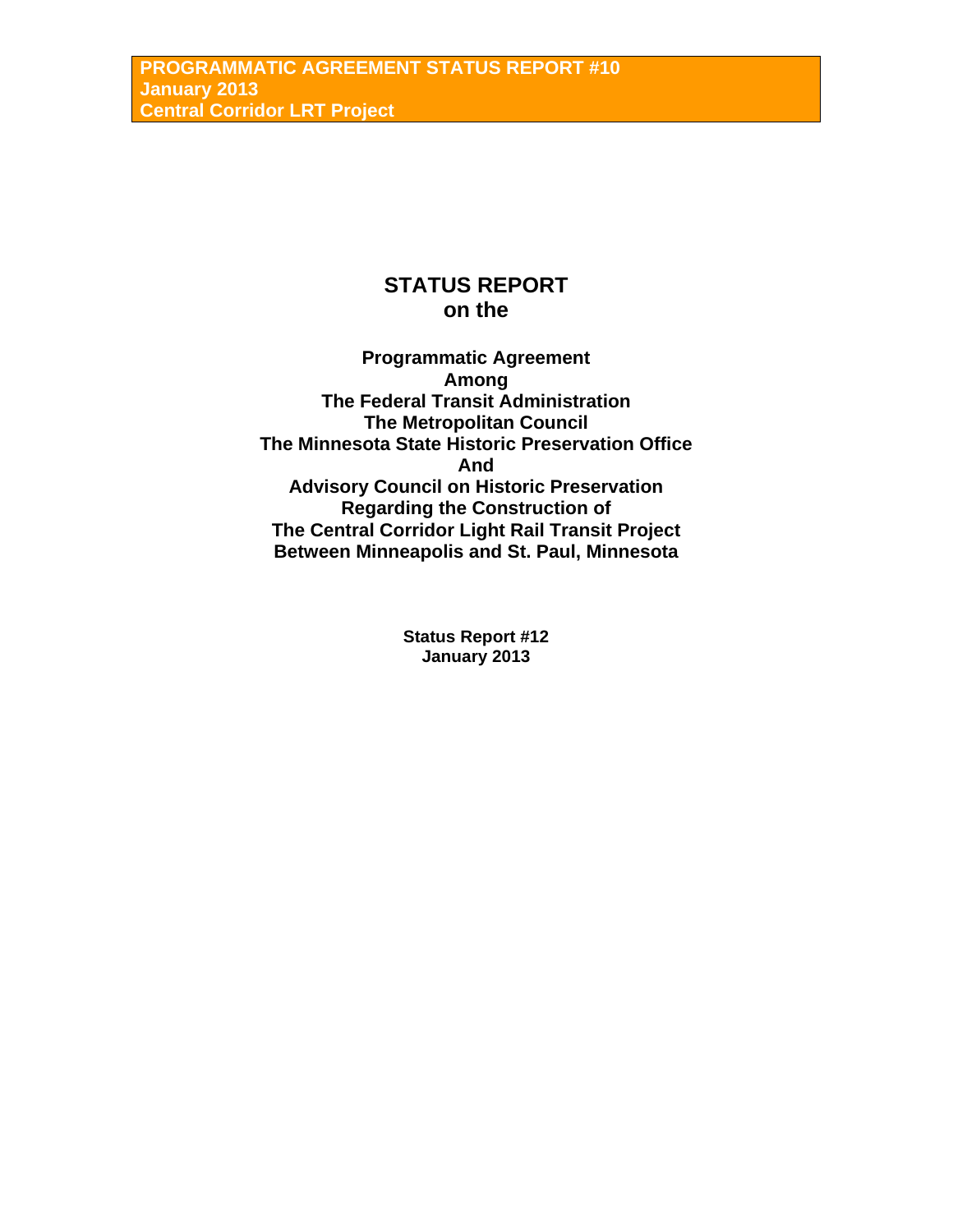## **INTRODUCTION**

The Central Corridor Light Rail Transit (LRT) project is an approximately 11-mile LRT line that will serve the Minneapolis and St. Paul downtown areas, as well as the University of Minnesota (U of M) and the State Capitol complex. In downtown Minneapolis, it will integrate with the Hiawatha LRT line. There will be 23 stations along the line, including five shared with the existing Hiawatha LRT and an operations and maintenance facility will be constructed as part of the project in downtown St. Paul.

This Status Report covers the period from October 31, 2012 to December 31, 2012.

## **STIPULATION I: PROJECT DESIGN DEVELOPMENT**

The obligations of Stipulation I of the CCLRT Programmatic Agreement are complete with submittal of the final set of design plans for the Operations and Maintenance Facility (as reported in Status Report #5).

## **STIPULATION II: DESIGN OF FUTURE STATIONS AT HAMLINE, VICTORIA AND WESTERN**

The obligations of Stipulation II of the CCLRT Programmatic Agreement are complete with submittal of the final design plans for the stations at Hamline Avenue, Victorian Street, and Western Avenue (reported in Status Report #3) and MnSHPO findings that the plans were consistent with the Secretary of Interior Standards (as reported in Status Report #4).

# **STIPULATION III: ARCHAEOLOGY**

There have been no actions pertaining to this stipulation in the reporting period.

## **STIPULATION IV: RESOLUTION OF ADVERSE EFFECTS**

As of the date of the completion of this Status Report, MnSHPO has made adverse effects findings for four historic properties and/or districts – the St. Paul Urban Renewal Historic District, the State Capitol Mall Historic District, the St. Paul Union Depot, and the Lowertown Historic District.

St. Paul Union Depot: As previously reported, a final Mitigation Plan addressing adverse effects of the CCLRT project to the St. Paul Union Depot has been approved by MnSHPO and circulated to parties to the Programmatic Agreement. Implementation of the Mitigation Plan will occur as part of Civil East construction activities and is expected to be completed in December 2012 with substantial completion of the Civil East construction project.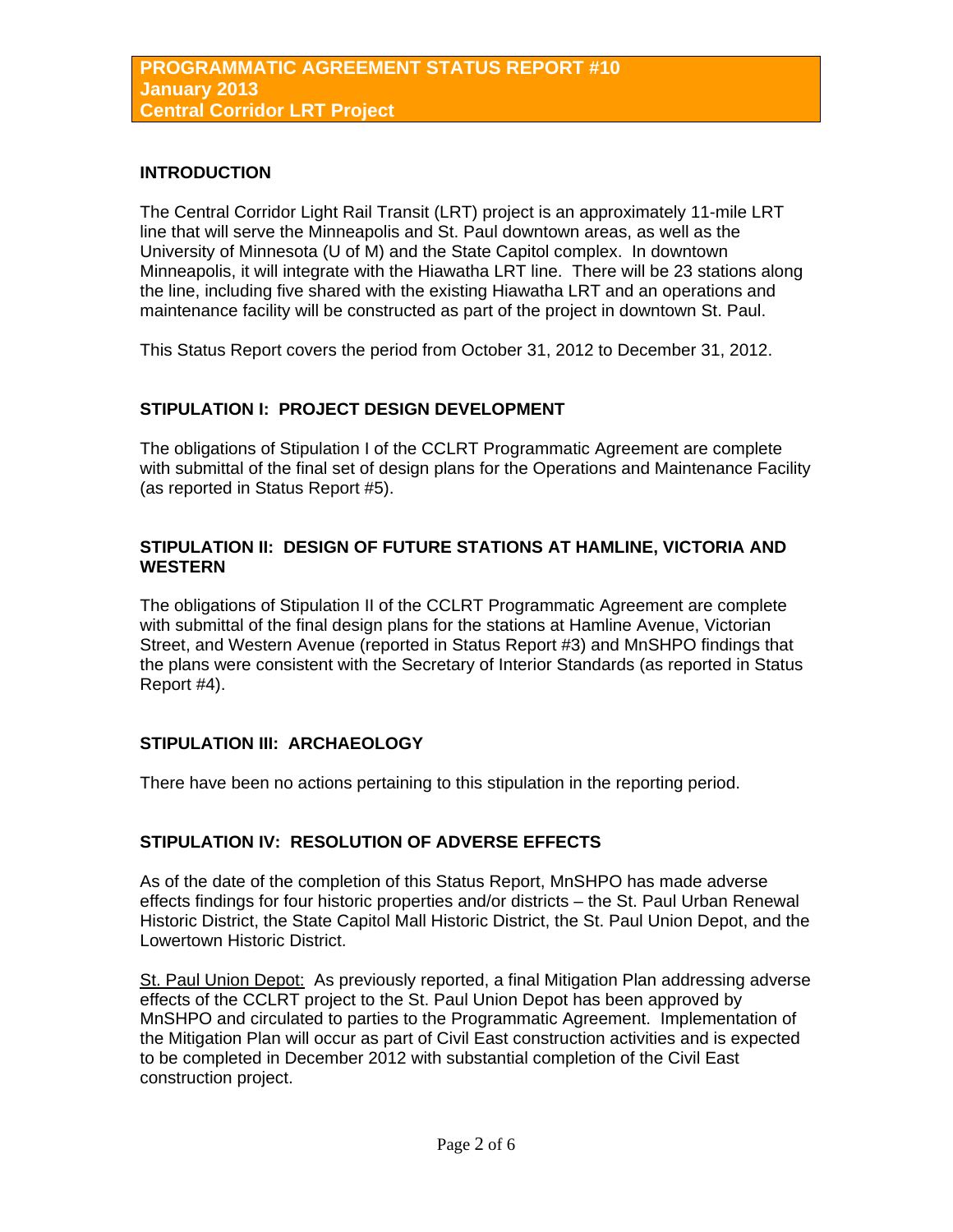# **PROGRAMMATIC AGREEMENT STATUS REPORT #10 January 2013 Central Corridor LRT Project**

State Capitol Mall Historic District: A final mitigation plan was circulated to MnSHPO and all parties on February 25, 2010. Implementation of the mitigation plans is anticipated to be complete in 2013.

St. Paul Urban Renewal Historic District: Mitigation for effects to the St. Paul Urban Renewal Historic District was documented in the Programmatic Agreement and is reported under Stipulation VII.

Lowertown Historic District: A final mitigation plan addressing adverse effects of the CCLRT Operations and Maintenance Facility to the Lowertown Historic District was circulated to parties to the Programmatic Agreement in June. The primary focus of this Plan is development of new Lowertown Historic District Guidelines administered by the St. Paul HPC. In February 2012, Met Council staff received an executed subordinate funding agreement from City staff, and Met Council completed the execution of this document in March 2012. The execution of this SFA permits the City of St. Paul to move forward in the contracting process. Met Council will participate with the City in this process, providing staff support and other assistance, as has been the case with other CCLRT efforts funded under SFAs with the City of St. Paul.

# **STIPULATION V: NOISE AND VIBRATION ASSESSMENT AND MITIGATION**

The obligations of Stipulation V of the CCLRT Programmatic Agreement are complete with submittal of the final copy of the Vibration Noise Management Remediation Plan (VNMRP) as reported in Status Report #4 and completion of consultation with property owners, as reported in Status Report #5.

# **STIPULATION VI: PARKING AND TRAFFIC**

Stipulation VI.A: There have been no actions pertaining to this stipulation in the reporting period.

Stipulation VI.B: There have been no actions pertaining to this stipulation in the reporting period.

Stipulation VI.C: Reporting on the status of the implementation of parking mitigation is now taking place on a monthly basis as required by the FTA's Finding of No Significant Impacts for the Supplemental Environmental Assessment assessing impacts of CCLRT construction on businesses, which was published in March 2011. A copy of the monthly business mitigation status report can be found at [www.centralcorridor.org.](http://www.centralcorridor.org/)

## **STIPULATION VII: RECORDATION OF CEDAR STREET AND REDEVELOPMENT DESIGN GUIDLELINES**

360 Cedar Street Recordation*:* The provisions of this stipulation were completed and documented in a letter dated January 8, 2010 from MnSHPO finding that the documentation fulfills Stipulation VII.A of the Programmatic Agreement.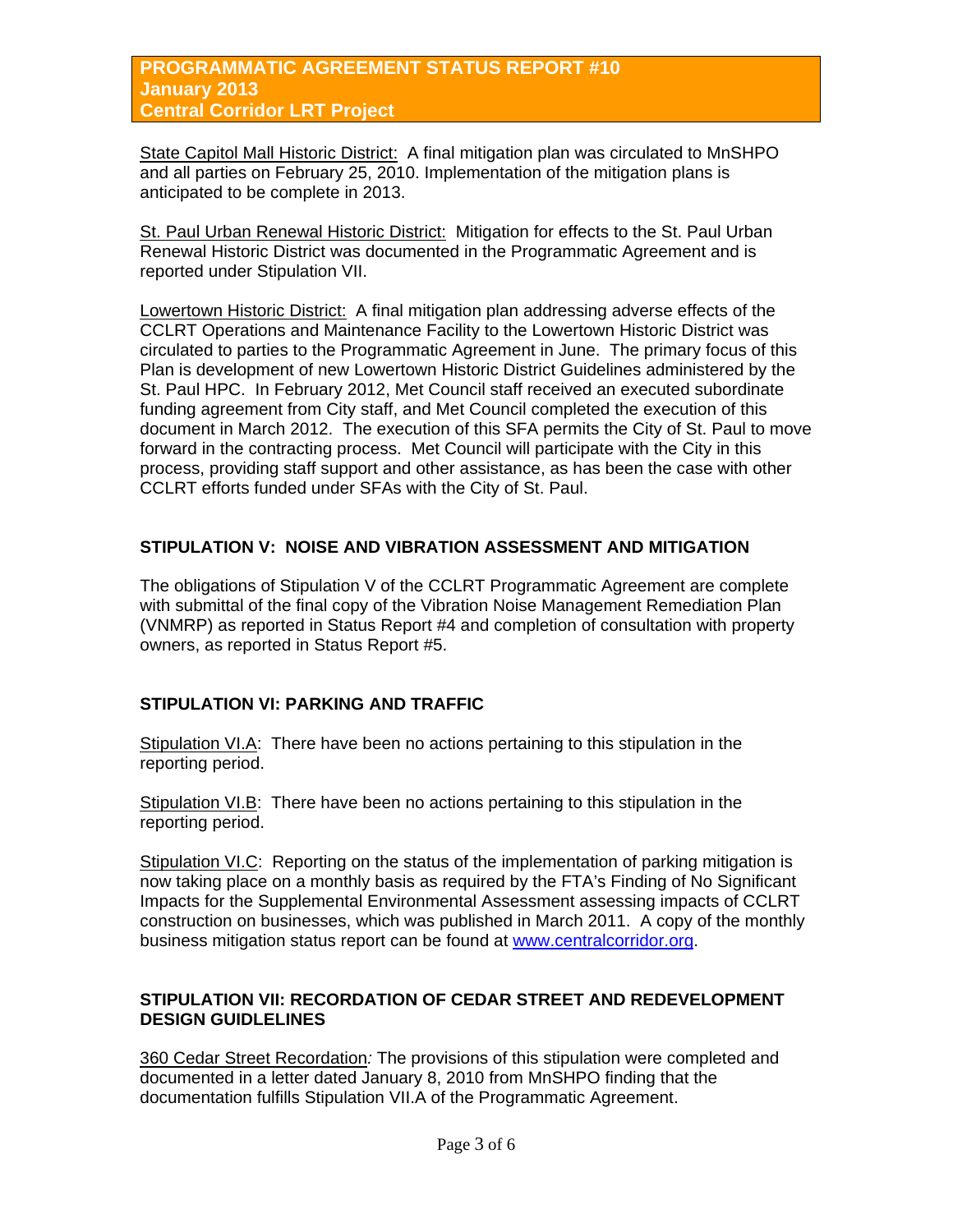Design Guidelines for  $4<sup>th</sup>/5<sup>th</sup>/Minnesota/Cedar streets block: There have been no$ actions pertaining to this stipulation in the reporting period.

## **STIPULATION VIII: NATIONAL REGISTER NOMINATION FORMS**

The Met Council has prepared a refined cost estimate, with input from MnDOT Cultural Resources unit staff, and with input from consultants, that will be used in the procurement process, seeking professional consulting service to complete this stipulation of the Programmatic Agreement. It is anticipated this procurement will be rebid in first quarter 2013.

## **STIPULATION IX: PUBLIC EDUCATION**

Stipulation IX.A: There have been no actions pertaining to this stipulation in the reporting period.

Stipulation IX.B: There have been no actions pertaining to this stipulation in the reporting period.

Stipulation IX.C: The obligations of Stipulation IX.C of the CCLRT Programmatic Agreement are complete with submittal of a final scope of work for public education activities in February 2010.

## **STIPULATION X: PUBLIC INFORMATION AND INVOLVEMENT**

Stipulation X.A: All documents developed as part of implementing the stipulations in the Programmatic Agreement, copies of status reports, and other documentation are being made available at [www.centralcorridor.org](http://www.centralcorridor.org/).

Stipulation X.B: No objections have been noted during this reporting period.

#### **STIPULATION XI: PROTECTION MEASURES**

As reported in Status Report #4, a final copy of the Construction Protection Plan (CPP) was distributed to all parties to the Programmatic Agreement in May 2010. During this reporting period, Civil East (construction of LRT tracks, reconstruction of roadways and sidewalks, LRT station construction, etc. in St. Paul) and Civil West (similar activities as Civil East, but in Minneapolis) contracts were initiated and several meetings were held with both contractors to review the measures contained in the CPP (and contained in contract specifications) (Stipulation XI.B). Vibration monitoring and reporting (on a weekly basis) will take place throughout the duration of vibration-intensive construction activities for these construction contracts.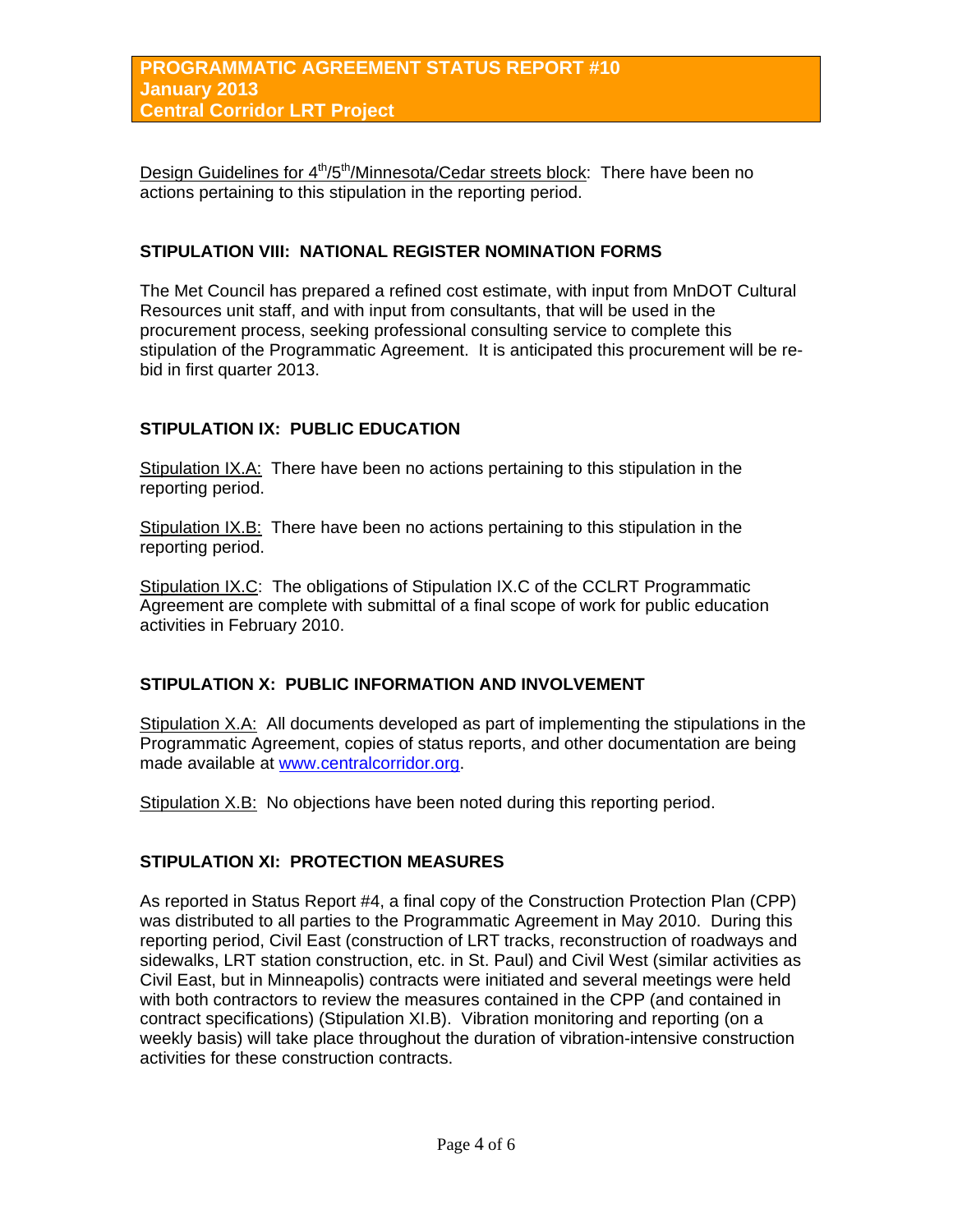# **STIPULATION XII: PROJECT MODIFICATIONS**

There have been no actions pertaining to this stipulation in the reporting period.

#### . **STIPULATION XIII: PROJECT DISCOVERY**

There have been no actions pertaining to this stipulation in the reporting period.

## **STIPULATION XIV: QUARTERLY REPORT ON AGREEMENT IMPLEMENTATION**

This is the twelfth quarterly report prepared on the status of implementation of Central Corridor LRT Programmatic Agreement stipulations.

## **STIPULATION XV: STANDARDS**

All work carried out pursuant to the Programmatic Agreement has been carried out consistent with the requirements noted in this stipulation.

## **STIPULATION XVI: DISPUTE RESOLUTION**

There have been no disputes requiring resolution in the reporting period.

#### **STIPULATION XVII: AMENDMENTS**

There have been no requests, nor any preparation of, amendments to the Programmatic Agreement during the reporting period.

# **STIPULATION XVIII: TERMINATION OF AGREEMENT**

There have been no requests by any party to terminate the Programmatic Agreement during the reporting period.

## **STIPULATION XIX: DURATION OF AGREEMENT**

There has been no change to the duration of the Programmatic Agreement during the reporting period.

# **SCEHDULE OF ANTICIPATED ACTIVITIES OVER NEXT REPORTING PERIOD**